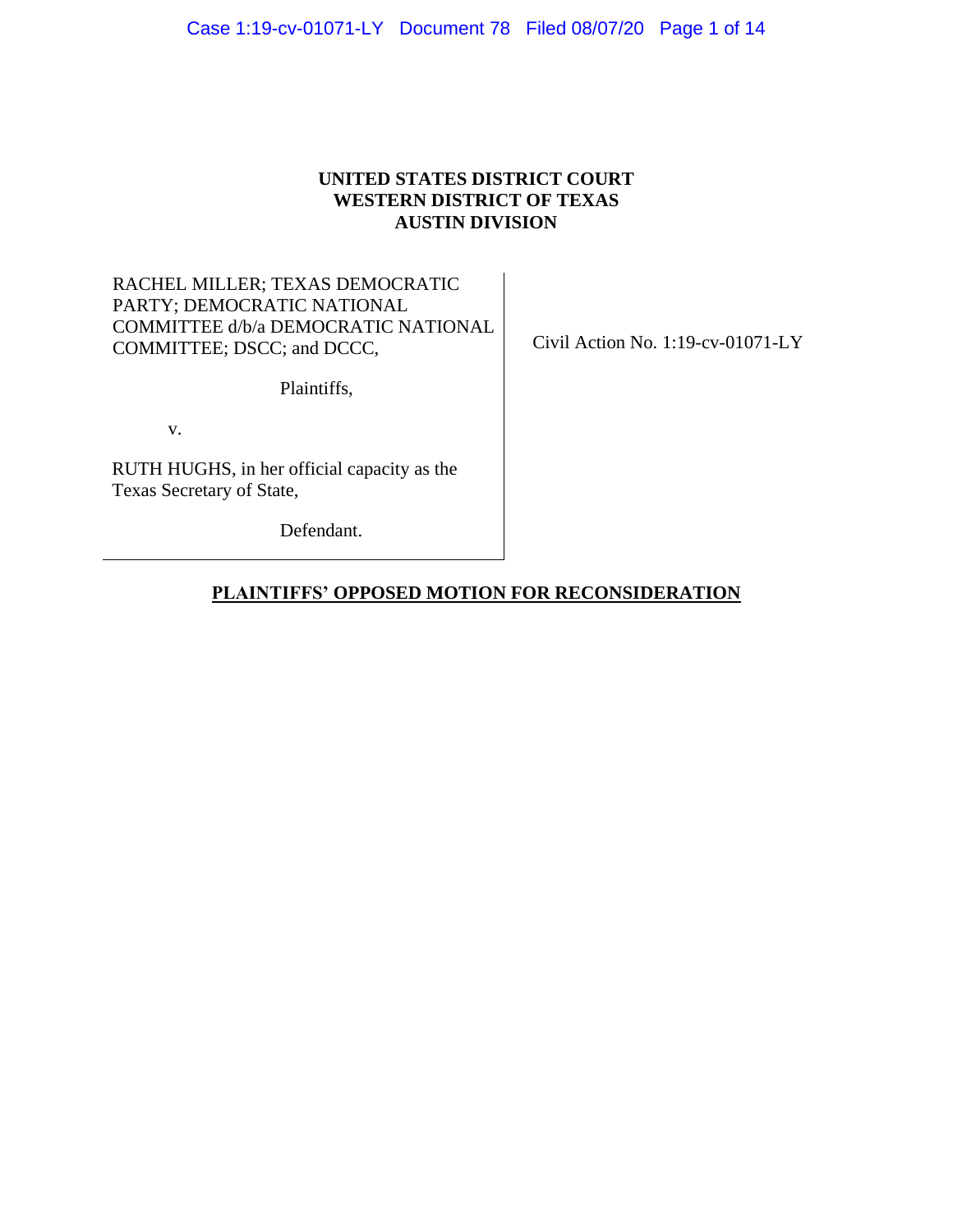#### **I. Introduction**

Plaintiffs seek reconsideration of this Court's July 10 Order granting the Secretary's Motion to Dismiss, ECF No. 76 ("Order") on the grounds that it rested on manifest errors of law and fact. *First*, the Court erred in holding that the Texas Democratic Party ("TDP"), DSCC, DCCC, and Democratic National Committee ("DNC") (collectively "Committee Plaintiffs"), all official committees of the Democratic Party, lacked Article III injury because the Court failed to address standing based on harm to the Party's electoral prospects, a theory of injury that the Fifth Circuit and at least seven other Circuits have recognized and found sufficient to invoke federal jurisdiction. *Second*, the Court erred in holding that Committee Plaintiffs lacked associational standing and failed to demonstrate diversion of resources because the Court applied an evidentiary standard contrary to Supreme Court and Fifth Circuit precedent. *Finally*, the Court erred in holding that *Rucho v. Common Cause*, 139 S. Ct. 2484 (2019), renders this case nonjusticiable because the Court neglected decades of courts finding cases of this nature justiciable and ignored the history of the Supreme Court's political question jurisprudence. For the reasons set forth below, Plaintiffs respectfully request that the Court reconsider its Order and schedule this matter for a trial on the merits at the Court's convenience following the November election.<sup>1</sup>

#### **II. Legal Standard**

This Court treats a motion for reconsideration as a motion to alter or amend a judgment under Rule 59(e). *See St. Paul Mercury Ins. Co. v. Fair Grounds Corp.*, 123 F.3d 336, 339 (5th Cir. 1997). "Under Rule 59(e), amending a judgment is appropriate (1) where there has been an intervening change in the controlling law; (2) where the movant presents newly discovered

 $\overline{a}$ 

<sup>&</sup>lt;sup>1</sup> Plaintiffs have met and conferred with the Secretary and she is opposed to this motion.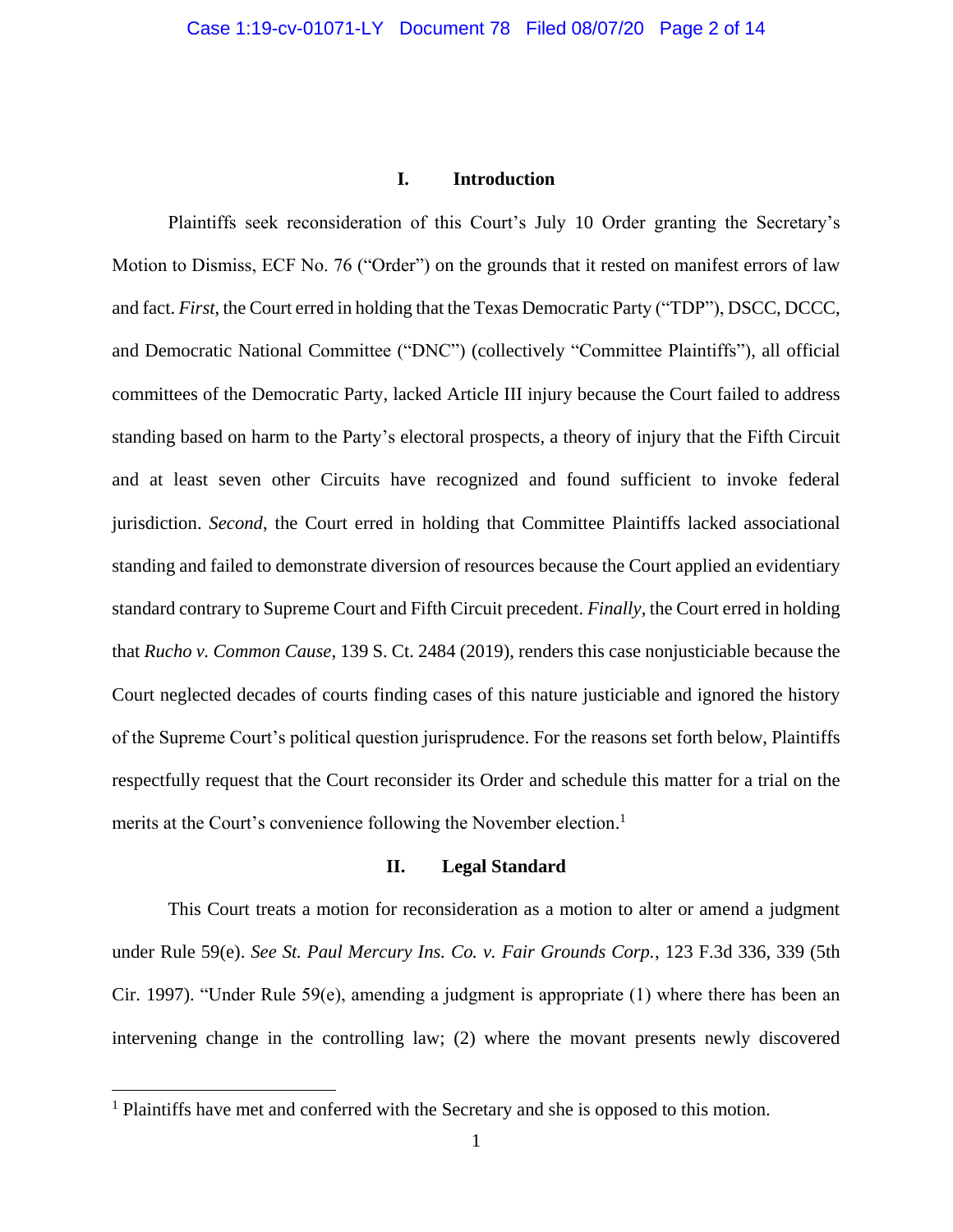evidence that was previously unavailable; or (3) to correct a manifest error of law or fact." *Demahy v. Schwarz Pharma, Inc.*, 702 F.3d 177, 182 (5th Cir. 2012). A court "correctly" grants a motion to reconsider when a decision overlooks binding precedent. *See Chaplin v. NationsCredit Corp.*, 307 F.3d 368, 374 (5th Cir. 2002); *see also id.* at n.7.

## **III. Argument**

#### **A. Committee Plaintiffs have competitive standing.**

The Court's Order identified and discussed two of Committee Plaintiffs' asserted bases for standing―diversion of resources and associational standing, *see* Order at 9-11―but failed to consider their third and independent basis for standing, made pursuant to binding Fifth Circuit precedent, that political parties have competitive standing to challenge election laws that threaten their electoral prospects by systemically favoring another party over them. *See* ECF No. 57 at 24:10-25:22; ECF No. 68 at 2-3; ECF No. 74 at 1-2. In *Texas Democratic Party v. Benkiser*, 459 F.3d 582, 586-87 (5th Cir. 2006), the Fifth Circuit detailed this basis for standing in holding that TDP (also one of the Plaintiffs in this litigation) had standing to challenge an attempt by the Texas Republican Party to replace the name of an ineligible candidate on the ballot. *Id.* at 585. In addition to finding that TDP had associational standing to sue based on the injury to the Democratic candidate—another basis for the standing of Committee Plaintiffs here, *see infra* Section III.C the Court found TDP had "direct standing" based on threatened "harm to its election prospects." *Id.* at 586. Specifically, the Court explained that not only would replacing the ineligible candidate reduce the Democratic "congressional candidate's chances of victory," but also that "'down-ballot' Democratic candidates, like county commissioners and judges, would suffer due to the change's effect on voter turnout and volunteer efforts." *Id.* at 586. This constituted an Article III injury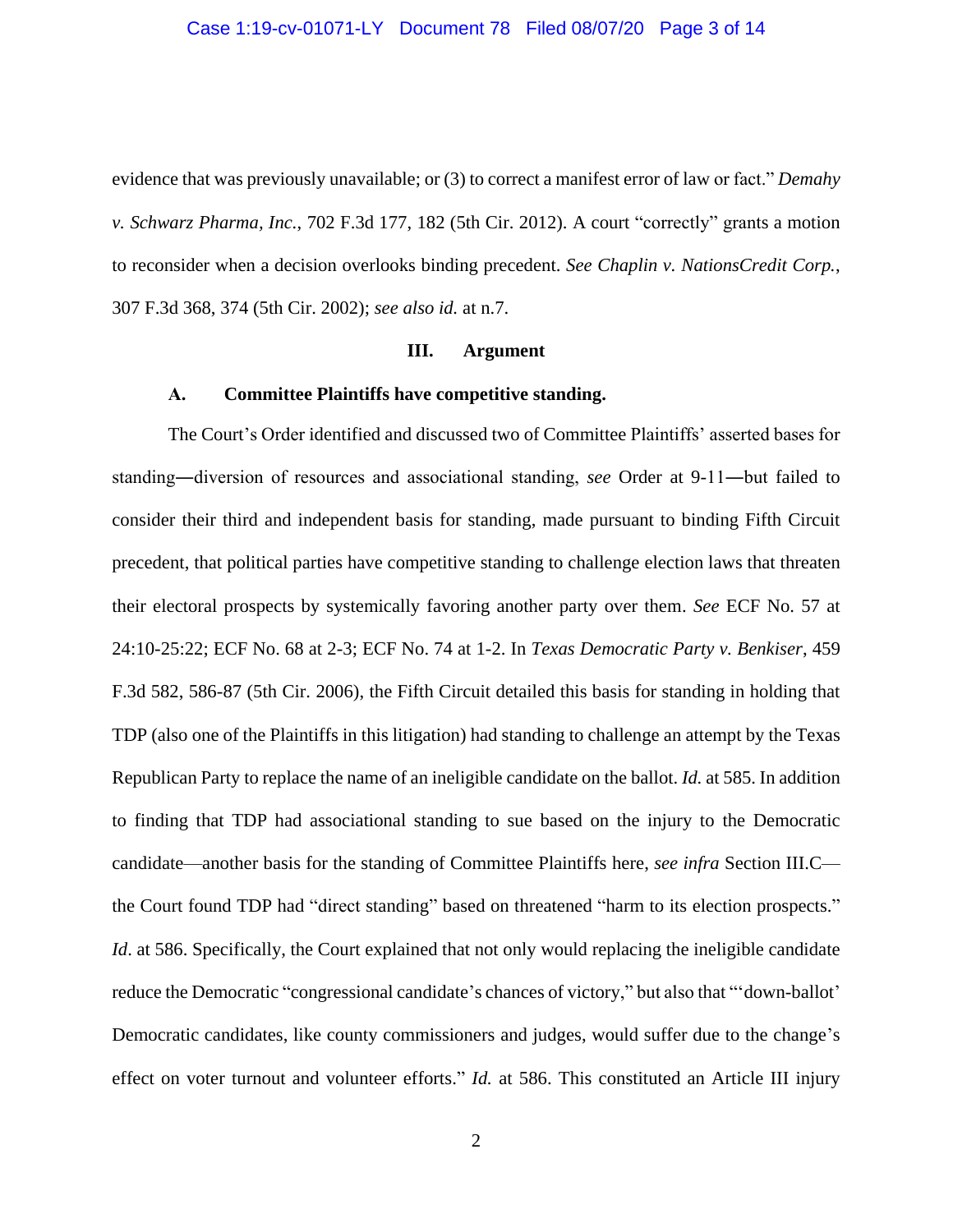## Case 1:19-cv-01071-LY Document 78 Filed 08/07/20 Page 4 of 14

because "a political party's interest in a candidate's success is not merely an ideological interest. Political victory accedes power to the winning party" and "threatened loss of that power is [] a concrete and particularized injury sufficient for standing purposes." *Id*. at 587.

The Fifth Circuit is in good company in recognizing that harm to a political party's electoral prospects is an injury cognizable under Article III. At least seven other Circuits have recognized this ground for standing, including specifically in ballot order challenges. *See Green Party of Tenn. v. Hargett*, 767 F.3d 533, 544 (6th Cir. 2014) (concluding political parties "subject to" ballotordering provision had standing to challenge it); *LaRoque v. Holder*, 650 F.3d 777, 786-87 (D.C. Cir. 2011) (holding candidate had standing to challenge law that "provid[es] a competitive advantage to his . . . opponents"); *Smith v. Boyle*, 144 F.3d 1060, 1062 (7th Cir. 1998) (holding Republican Party had standing to challenge at-large election method that disadvantaged Republicans); *Schulz v. Williams*, 44 F.3d 48, 53 (2d Cir. 1994) (holding Conservative Party had standing to challenge opposing candidate's position on ballot on grounds it "could siphon votes from . . . and therefore adversely affect the interests of the Conservative Party"); *Owen v. Mulligan*, 640 F.2d 1130, 1133 (9th Cir. 1981) (holding Republican committee members had standing where they "seek to prevent their opponent from gaining an unfair advantage in the election process"); *Schiaffo v. Helstoski*, 492 F.2d 413, 422 (3d Cir. 1974) (holding candidate had standing to challenge opponent's right to send constituent mail postage-free because damage to his "electoral prospects constitutes a noneconomic harm"). Just last week the Eighth Circuit joined these other Circuits, holding political party committees have competitive standing to challenge ballot order statutes they allege "unequally favor[] supporters of *other* political parties." *Pavek v. Donald J.*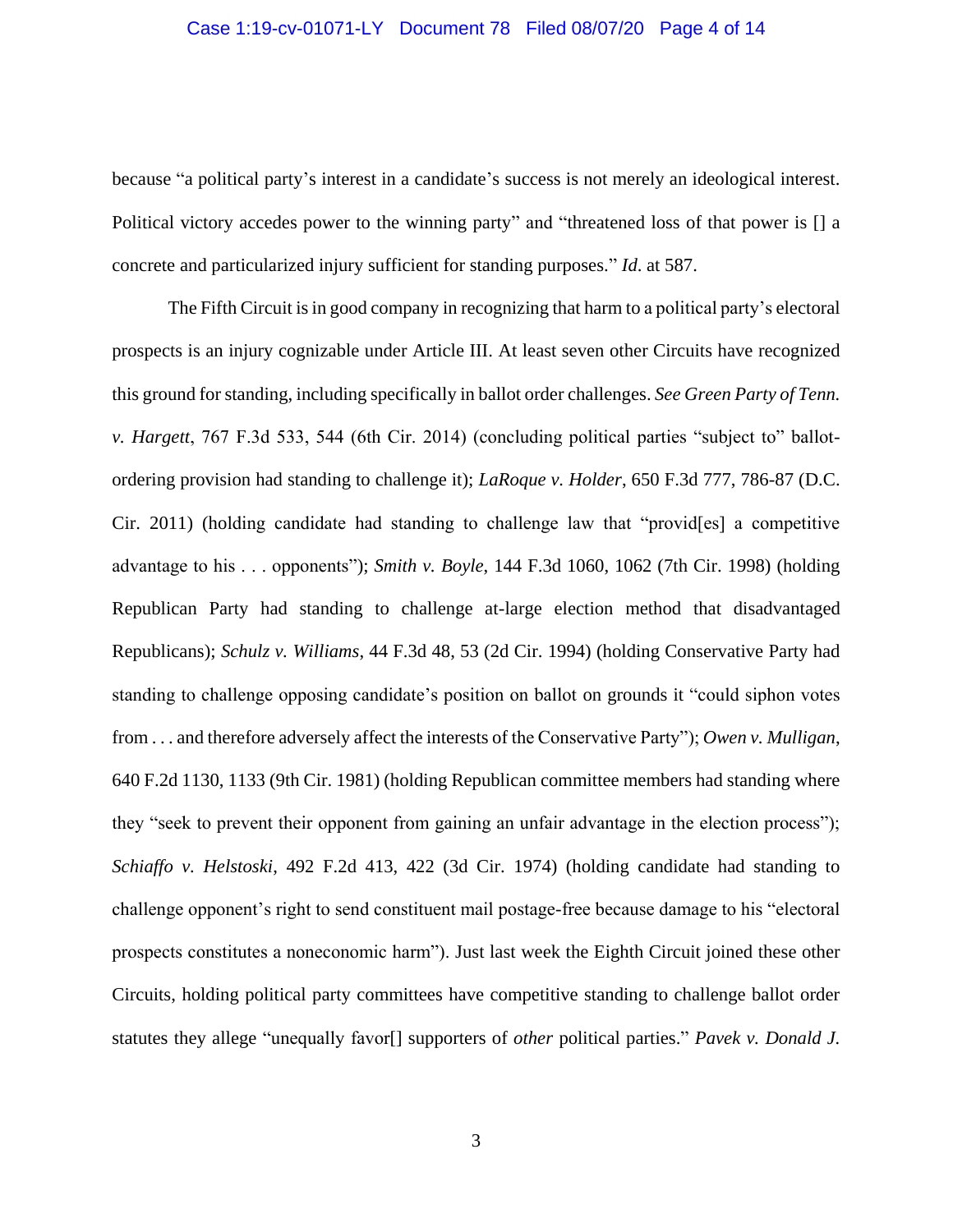*Trump for President, Inc.*, No. 20-2410, 2020 WL 4381845, at \*1 (8th Cir. July 31, 2020). 2

Thus, under binding precedent and this raft of persuasive authority, the Court's conclusion that Committee Plaintiffs failed to allege a sufficient injury to pursue this action was manifest error. As a practical matter, starting every election with a built-in disadvantage based on ballot position, which Committee Plaintiffs allege occurs to every single candidate they support, *see*  Compl., ECF No. 1, ¶¶ 3,5, 14-17, 19, 21-23, 28-39, is a straightforward harm to the Committee Plaintiffs' chances of electoral success. The Court must accept these allegations as true in ruling on the motion to dismiss. *See Erickson v. Pardus*, 551 U.S. 89, 94 (2007). On this basis alone, the Court should reconsider its conclusion that Committee Plaintiffs lack standing to proceed.

# **B. Committee Plaintiffs adequately alleged diversion of resources sufficient to overcome a motion to dismiss.**

Independently, this Court's conclusion that Plaintiffs failed to demonstrate diversion of resources sufficient to proceed was incorrect. The elements of standing must be supported "with the manner and degree of evidence required at the successive stages of the litigation," *Three Expo Events, L.L.C. v. City of Dallas, Texas*, 907 F.3d 333, 341 (5th Cir. 2018) (quoting *Lujan v. Defs. Of Wildlife*, 504 U.S. 555, 560-61 (1992)), and Committee Plaintiffs have demonstrated sufficient evidence to overcome a motion to dismiss by showing both that the Ballot Order Statute will cause them to spend increased amounts in Texas due to an unfair competitive landscape, and that it will cause the DSCC, DCCC, and DNC, which are national organizations, to divert resources away

 $\overline{a}$ 

 $2$  The Eighth Circuit stayed a ruling preliminarily enjoining Minnesota's ballot ordering system because it found Minnesota's statute, which lists major party candidates in *reverse order* of the parties' electoral performance in the last general election, furthered important state interests in encouraging political diversity, countering incumbent effects, and discouraging single party rule. 2020 WL 4381845 at \*2. It contrasted this to problematic ballot ordering statutes, like Texas's, which systematically favor the party in power. *Id*.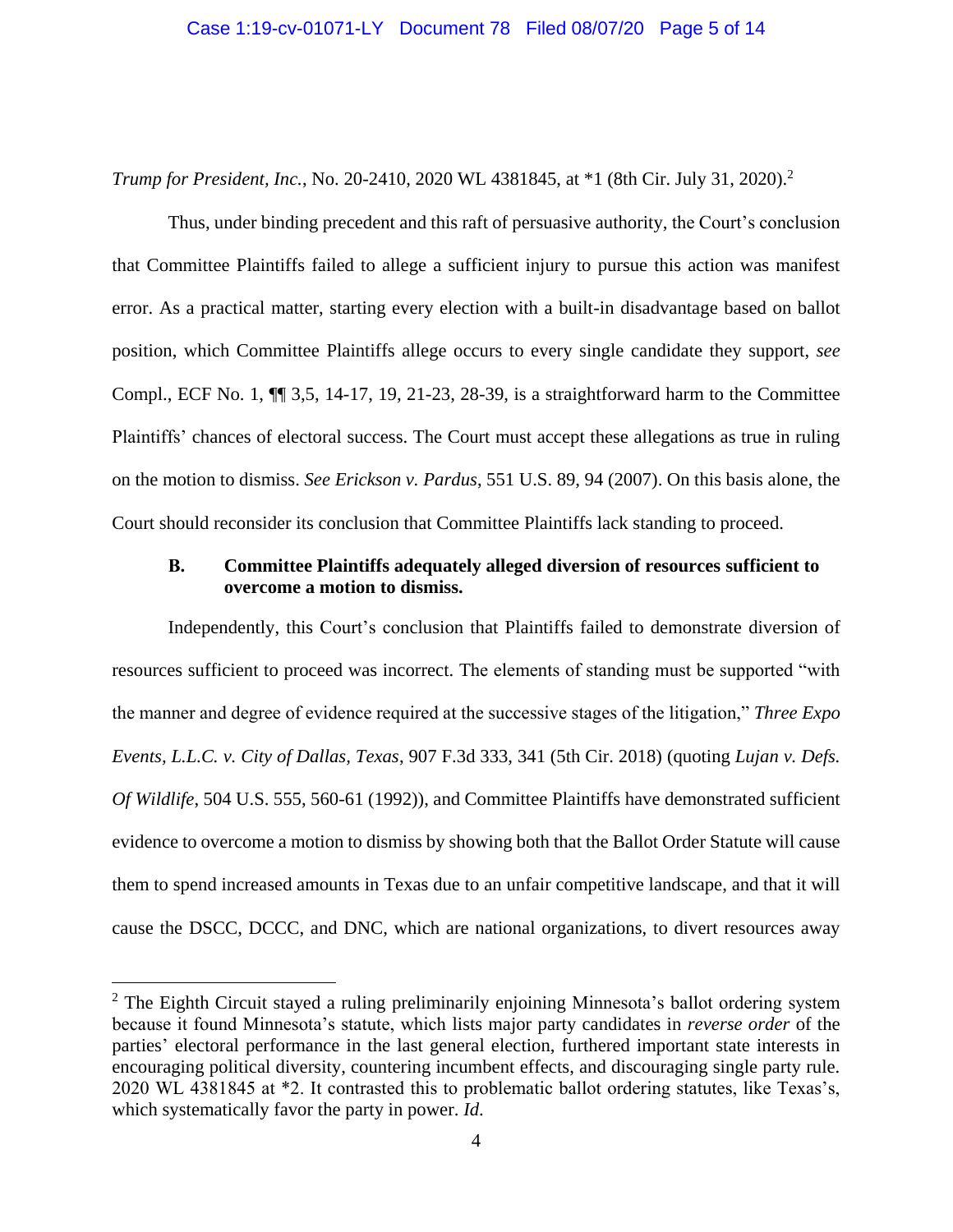## Case 1:19-cv-01071-LY Document 78 Filed 08/07/20 Page 6 of 14

from other states to Texas, "perceptibly impair[ing]" their ability to carry out their purposes of supporting Democratic candidates nationwide. *See Havens Realty Corp. v. Coleman*, 455 U.S. 363, 379 (1982); *see also*, *e.g.*, *Fulani v. Hogsett*, 917 F.2d 1028, 1030 (7th Cir. 1990) (noting law which harms a candidate's electoral prospects also provides standing due to the requirement of "additional campaigning and outlays of funds").

Each Committee Plaintiff adequately detailed these diversions in both the Complaint and their affidavits in support of the motion for a preliminary injunction. *See* Compl. ¶¶ 14-17; ECF No. 20-2 ¶ 8 (DCCC stating because it supports candidates all over the country "a decision to spend more money to support candidates in Texas<sup>[]</sup> has ramifications for what DCCC can do to support candidates in congressional districts elsewhere"); ECF No. 20-9 ¶ 13 (DSCC discussing difficult resource allocation decisions it will be forced to make, which "will mean either that it does not put enough resources in to combat the advantage that the Ballot Order Statute gives Republicans, or that it takes money away from other competitive races elsewhere in order to accomplish that"); ECF No. 20-10 ¶¶ 10, 18 (DNC stating it has to allocate money to state parties nationwide and Ballot Order Statute will require diverting more money to Texas to the detriment of its support and programs in other states); *see also Ramming v. United States*, 281 F.3d 158, 161 (5th Cir. 2001) (noting Court can consider matters outside pleadings to resolve attack on standing).

Thus, the Court's conclusion that Committee Plaintiffs failed to demonstrate standing on a diversion of resources theory sufficient to overcome a motion to dismiss was also manifest error.

## **C. Committee Plaintiffs have associational standing.**

This Court's conclusion that Committee Plaintiffs did not demonstrate associational standing because they did not demonstrate that the Ballot Order Statute has prevented any of their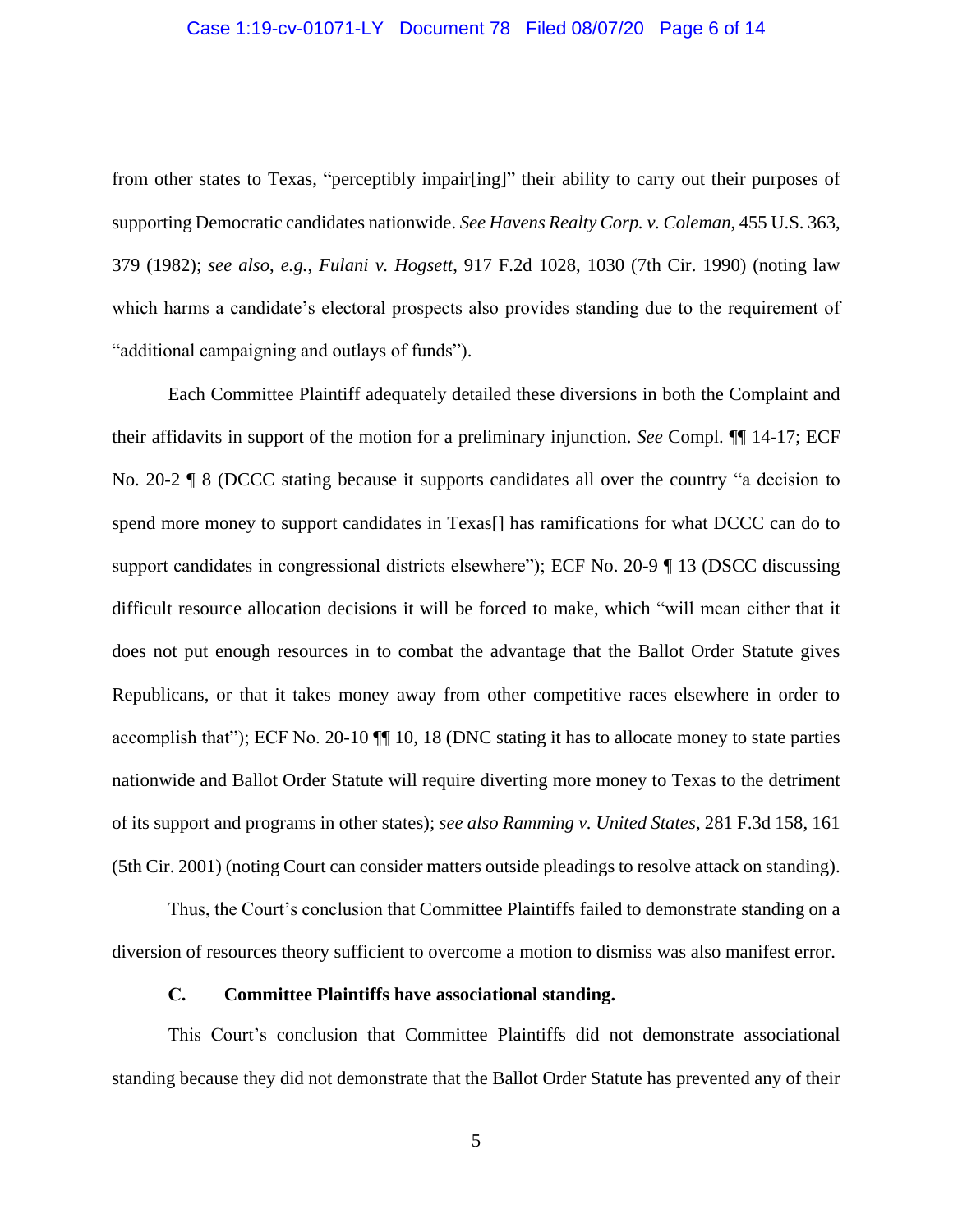## Case 1:19-cv-01071-LY Document 78 Filed 08/07/20 Page 7 of 14

members from voting or has caused any of their candidates to lose was also in error because it heightens the requirements of standing in contravention of Fifth Circuit and Supreme Court precedent. *See* Order at 10. The Fifth Circuit has made clear that standing demands only the smallest, "identifiable trifle" of an injury. *OCA-Greater Houston v. Texas*, 867 F.3d 604, 612 (5th Cir. 2017); *see also United States v. Students Challenging Regulatory Agency Procedures (SCRAP)*, 412 U.S. 669, 689 n.14 (1973) ("We have allowed important interests to be vindicated by plaintiffs with no more at stake in the outcome of an action than a fraction of a vote, a \$5 fine and costs, and a \$1.50 poll tax.") (citations omitted). Plaintiffs have more than met that bar, alleging that the Ballot Order Statute systematically harms the electoral prospects of Democratic candidates, Compl. ¶ 23, and that this burden has become more significant as Texas elections have grown closer. *Id*. ¶¶ 28-31. Further, Plaintiffs highlighted that the Ballot Order Statute may be outcome determinative in many elections in Texas in 2020. *Id*. ¶¶ 33-38.

There is simply no precedent stating that a party or candidate only has standing to challenge an election law that they can prove has or will result in them losing an election. To the contrary, in *Benkiser*, the Fifth Circuit found associational standing "for similar reasons that the TDP has direct standing": the "threat<sup>[]</sup>" to the candidate's "election prospects and campaign coffers." 459 F.3d at 587. The Court did not require any showing that the challenged activity would cause TDP's candidates to *lose* the election. This is consistent with the holdings of multiple other Circuits that have found that laws which merely place a candidate at a *competitive disadvantage* provide an injury sufficient to confer standing, *not one of which* required proof that but for the challenged law the candidate would win. *See, e.g.*, *LaRoque*, 650 F.3d at 786-87 (holding candidate had competitive standing to challenge election law "even if 'the multiplicity of factors bearing on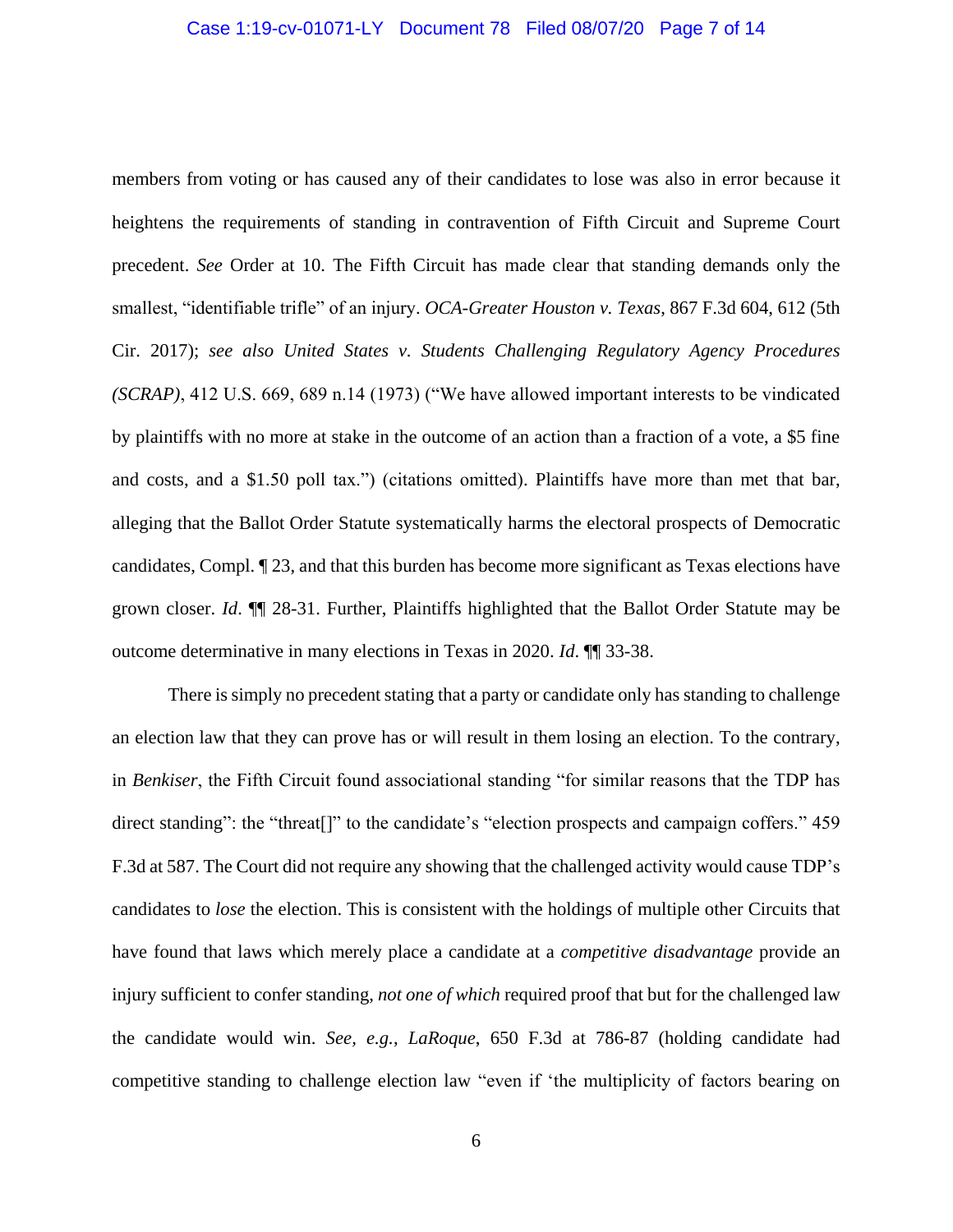elections' prevents [him] from establishing 'with any certainty that the challenged rules will disadvantage [his] . . . campaign[]'") (quoting *Shays v. Fed. Election Comm'n*, 414 F.3d 76, 90- 91 (D.C. Cir. 2005)); *Fulani*, 917 F.2d at 1030 (holding candidates had standing to challenge improper inclusion of other candidates on the ballot due to "increased competition"); *Fulani v. League of Women Voters Educ. Fund*, 882 F.2d 621, 626–27 (2d Cir. 1989) (holding candidate had injury when deprived of participation in debates because it "palpably impaired" her ability to compete on equal footing with other candidates); *Owen*, 640 F.2d at 1132-3 (holding candidate had standing due to "potential" loss of election from his competitor receiving preferential postage rates on campaign mail); *Schiaffo*, 492 F.2d at 422 (holding candidate had standing because damage to his "electoral prospects constitutes a noneconomic harm"); *see also Green Party of Tenn.*, 767 F.3d at 544-45 (holding minor political parties that received small percentage of vote had standing to challenge ballot ordering statute because it "affected" their candidates).<sup>3</sup>

## **D. This case presents a justiciable question.**

 $\overline{a}$ 

This Court's holding that this case is nonjusticiable both overlooks all of the courts which have previously adjudicated ballot order claims under the standard Plaintiffs advance here and overreads *Rucho* to represent a sea-change in the Supreme Court's political question jurisprudence contrary to the plain language of the opinion itself. *Rucho* held that, where the Supreme Court had

<sup>&</sup>lt;sup>3</sup> To the extent the Court credits Defendant's argument that the Committee Plaintiffs fail to establish associational standing because they do not identify a specific candidate by name, this argument is wrong both as a matter of law, *see Hancock Cty. Bd. of Sup'rs v. Ruhr*, 487 F. App'x 189, 198 (5th Cir. 2012) (holding an association need not "set forth the name of a particular member in its complaint in order to survive a Rule 12(b)(1) motion to dismiss based on a lack of associational standing"), and as a matter of fact, *see* Compl. ¶¶ 34-36 (identifying races in Congressional Districts 10, 21, 22, 23, 24, 31 and the United States Senate). The names of the Democratic candidates in all of those races were not even known until the July 14, 2020 runoff.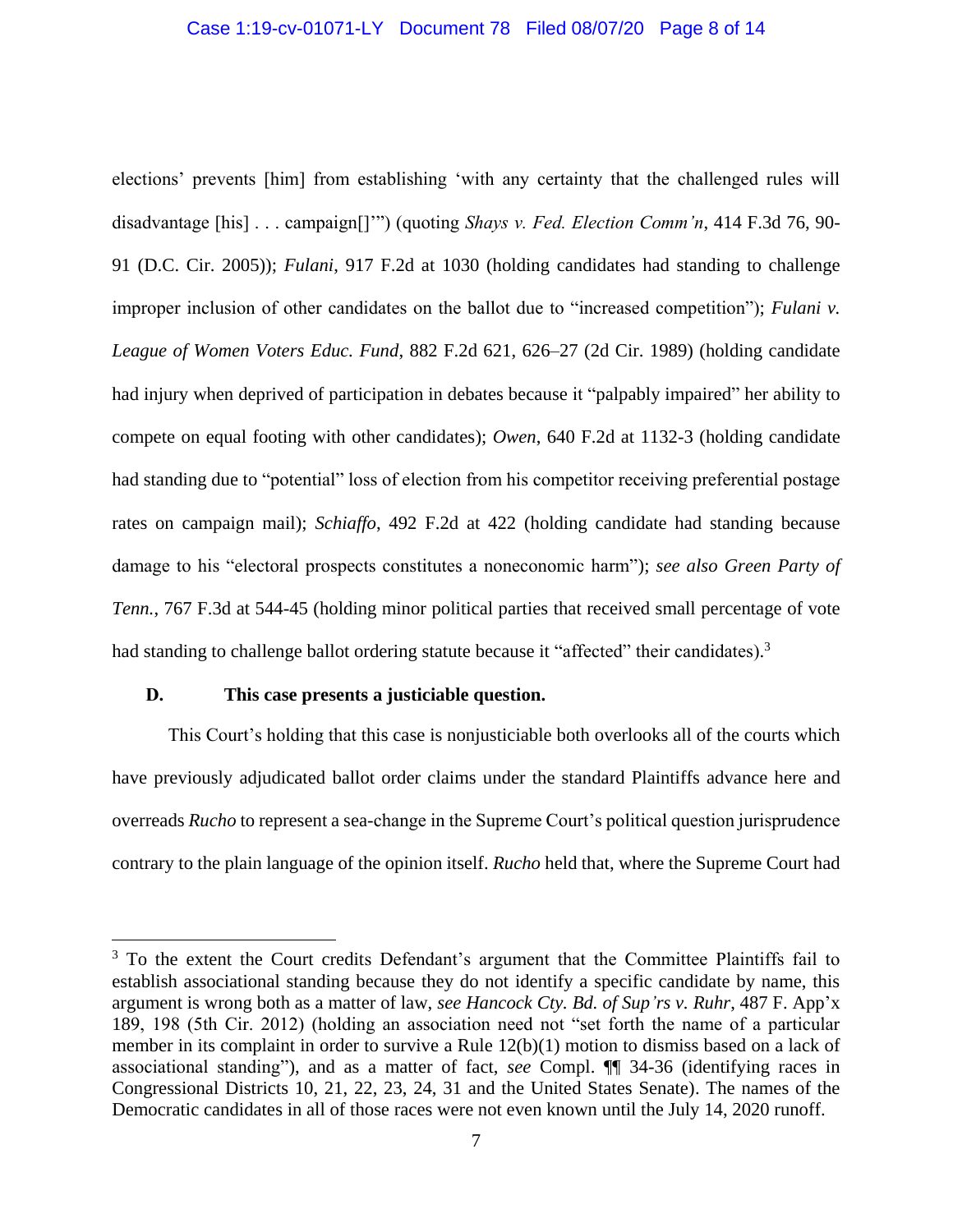#### Case 1:19-cv-01071-LY Document 78 Filed 08/07/20 Page 9 of 14

tried (and failed) for nearly half a century to formulate a way to adjudicate *partisan gerrymandering* cases, it could identify no judicially manageable standard. 139 S. Ct. at 2484. That *Rucho*'s reasoning was applied in the climate change case of *Juliana v. United States*, 947 F. 3d 1159, 1173 (9th Cir. 2020), is hardly surprising: courts have likewise been unable to formulate a standard for evaluating whether the government has done enough to ensure a "climate system capable of sustaining human life." *Id*.

The same is manifestly *not* true of ballot order challenges. All the while the Supreme Court was struggling to identify a judicially manageable standard for partisan gerrymandering claims, both it and lower federal courts applying its precedent were ably deciding *precisely* the types of claims that Plaintiffs bring here—and they have continued to do so since *Rucho* was decided. *See, e.g.*, *McLain v. Meier*, 637 F.2d 1159, 1167 (8th Cir. 1980); *Sangmeister v. Woodard*, 565 F.2d 460, 465 (7th Cir. 1977); *Netsch v. Lewis*, 344 F. Supp. 1280, 1281 (N.D. Ill. 1972); *see also Gould v. Grubb*, 14 Cal. 3d 661, 669-70 (1975). For the past 30-some years, federal courts have evaluated ballot order challenges just like this one using the now-familiar *Anderson/Burdick* balancing test. *See, e.g.*, *Libertarian Party of Va. v. Alcorn*, 826 F.3d 708, 716-17 (4th Cir. 2016); *Green Party of Tenn.*, 767 F.3d at 551; *Jacobson v. Lee*, 411 F. Supp. 3d 1249 (N.D. Fla. 2019), *vacated and remanded sub nom. Jacobson v. Fla. Sec'y of State*, 957 F.3d 1193 (11th Cir. 2020); *Graves v. McElderry*, 946 F. Supp. 1569, 1578 (W.D. Okla. 1996); *see also Nelson v. Warner*, No. 3:19- 0898, 2020 WL 4004224, at \*8 (S.D.W. Va. July 15, 2020) (holding *Rucho* does not render challenge to ballot order statute nonjusticiable as "courts have competently adjudicated ballot order cases using equal protection principles for decades"). As the Eighth Circuit noted just one week ago, "[w]e have adjudicated the merits of such claims before and have comfortably employed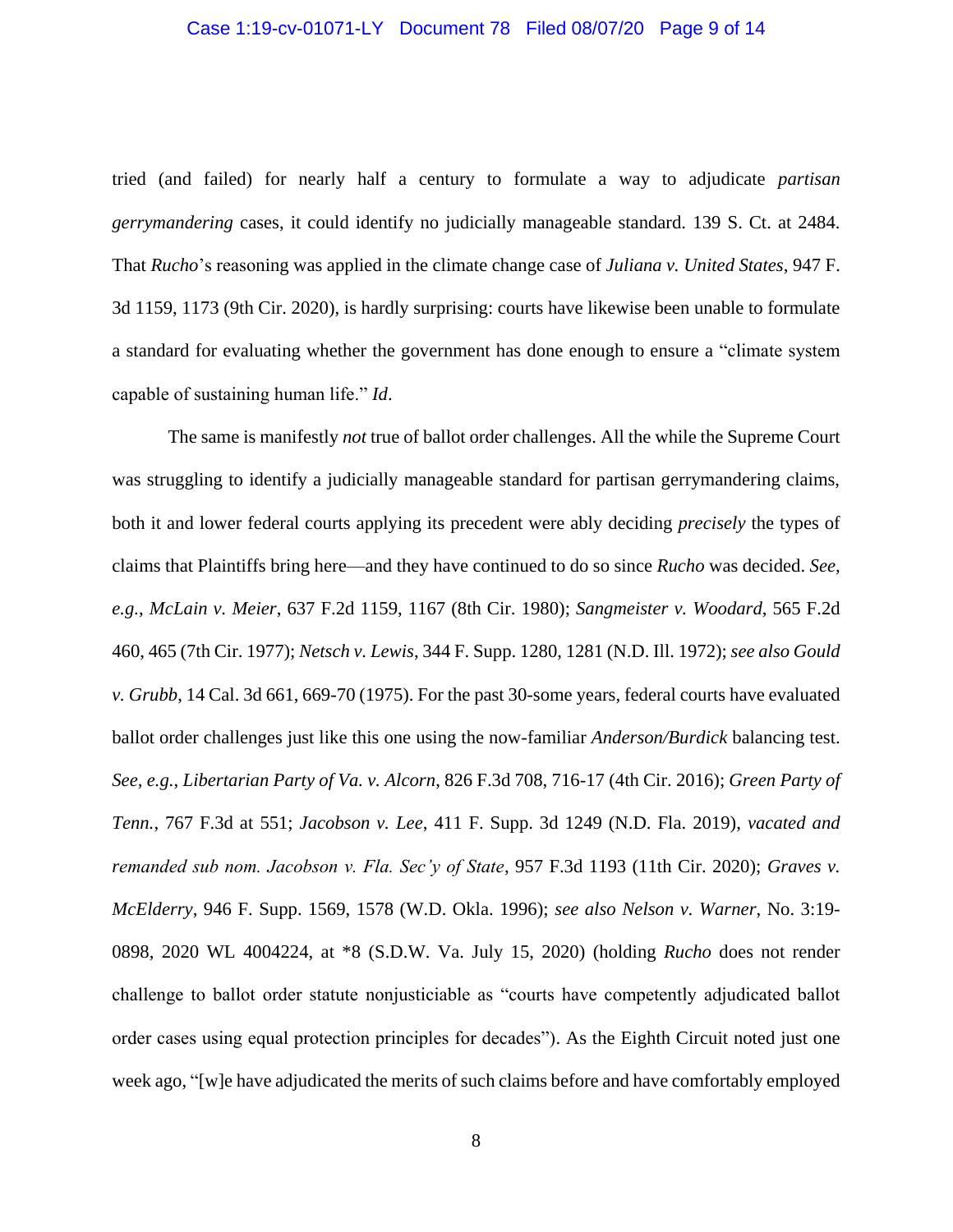#### Case 1:19-cv-01071-LY Document 78 Filed 08/07/20 Page 10 of 14

judicially manageable standards in doing so." *Pavek*, 2020 WL 4381845, at \*1 (citing *McLain*, 637 F.2d at 1165-67); *see also id.* at \*2 ("Because [Minnesota's ballot order statute] implicates the right to vote, we apply the so-called *Anderson/Burdick* standard when evaluating the statute's constitutionality.") (citations omitted). 4

Even the Supreme Court has passed upon the constitutionality of a ballot order scheme, clearly rejecting the argument that ballot order challenges are nonjusticiable. At issue in *Mann v. Powell* was a practice that ordered candidates based on when their nominating petitions were received and, when two were received simultaneously, favored incumbents. 314 F. Supp. 677, 679 (N.D. Ill. 1969). The district court found this systemic favoritism of incumbents—even *only* as a tie-breaker—an "unlawful invasion of plaintiffs' Fourteenth Amendment right to fair and evenhanded treatment," *id*., and issued a preliminary injunction requiring that ballot order be determined by a "nondiscriminatory means by which" candidates whose petitions were received simultaneously must "have an equal opportunity to be placed first on the ballot." *Id*. Among the

 $\overline{a}$ 

<sup>&</sup>lt;sup>4</sup> Beyond its application specifically to ballot ordering statutes, the Court's statement that the Supreme Court has only applied *Anderson-Burdick* to evaluate cases involving laws that "prevent candidates from appearing on the ballot" or "prevent [voters] from voting," Order at 14, is incorrect. *See Wash. State Grange v. Wash. State Republican Party*, 552 U.S. 442, 451-52 (2008) (utilizing *Anderson-Burdick* to consider challenge to system that allowed candidates to appear on primary ballot with designated party preference and had top two vote getters advance to general election as violation of political parties' associational rights); *Cal. Democratic Party v. Jones*, 530 U.S. 567, 572-586 (2000) (utilizing *Anderson-Burdick* to hold California's open primary system violated political parties' associational rights); *see also, e.g.*, *Marcellus v. Va. State Bd. of Elections*, 849 F.3d 169, 175 (4th Cir. 2017) (applying *Anderson-Burdick* in considering challenge to law prohibiting local candidates from having party identifier appear next to their name on ballot); *Libertarian Party v. D.C. Bd. of Elections & Ethics*, 682 F.3d 72, 74 (D.C. Cir. 2012) (applying *Anderson-Burdick* in considering challenge to regulation regarding vote tally of losing write-in candidates); *Wexler v. Anderson*, 452 F.3d 1226, 1231-32 (11th Cir. 2006) (applying *Anderson-Burdick* in considering challenge to Florida's practice of employing different manual recount procedures according to type of voting system employed in each county).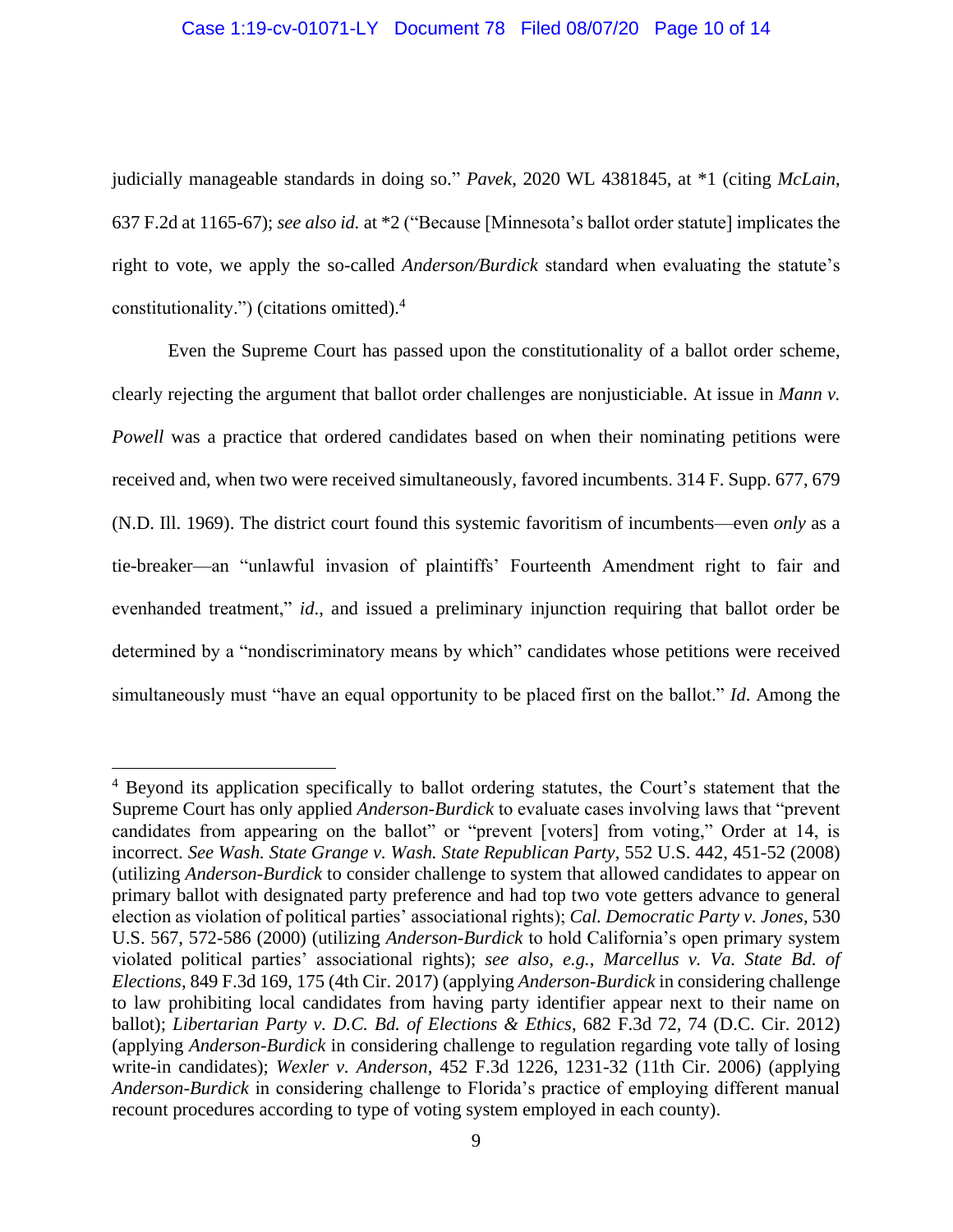#### Case 1:19-cv-01071-LY Document 78 Filed 08/07/20 Page 11 of 14

issues raised in Appellants' Jurisdictional Statement in that case was the precise question of whether such a case was justiciable at all. *See Powell v. Mann*, Appellants' Jurisdictional Statement, No. 1359, 1970 WL 155703, at \*5-6 (U.S., Mar. 27, 1970) (presenting question for review whether "the 'political question doctrine' . . . permit[s] federal judicial cognizance of political cases, involving inter- or intra-party election disputes"); *see also id*. at \*21 (arguing lower court lacked jurisdiction due to "[t]he lack of predeterminable federal standards, based on some neutral principle [which are] too subjective to allow federal courts in the antagonistic climate of pre-election politics"). The Supreme Court did not take the bait. Instead, it summarily affirmed the district court, 398 U.S. 955, and that affirmance binds this Court. S*ee Hicks v. Miranda*, 422 U.S. 332, 344-45 (1975).

The Supreme Court made clear in *Rucho* that the partisan gerrymandering context presents the "rare circumstance" where the questions raised are beyond the reach of federal court. 139 S. Ct. at 2508. Thus, by its own terms, *Rucho* is the exception to the rule, not the new prevailing standard. Indeed, the Supreme Court has only found a handful of issues to be nonjusticiable political questions in its 225-year existence, and research has not revealed a single instance in which it suddenly declared an entire category of litigation non-justiciable without expressly saying so. *See generally* John Harrison, *The Political Question Doctrines*, 67 Am. U. L. Rev. 457 (2017).

In short, *Rucho* does not render this case nonjusticiable.

## **IV. Conclusion**

For the reasons stated herein, Plaintiffs respectfully request that the Court reconsider its July 10, 2020 Order, deny the Secretary's motion to dismiss, and schedule this matter for a trial on the merits at the Court's convenience following the November election.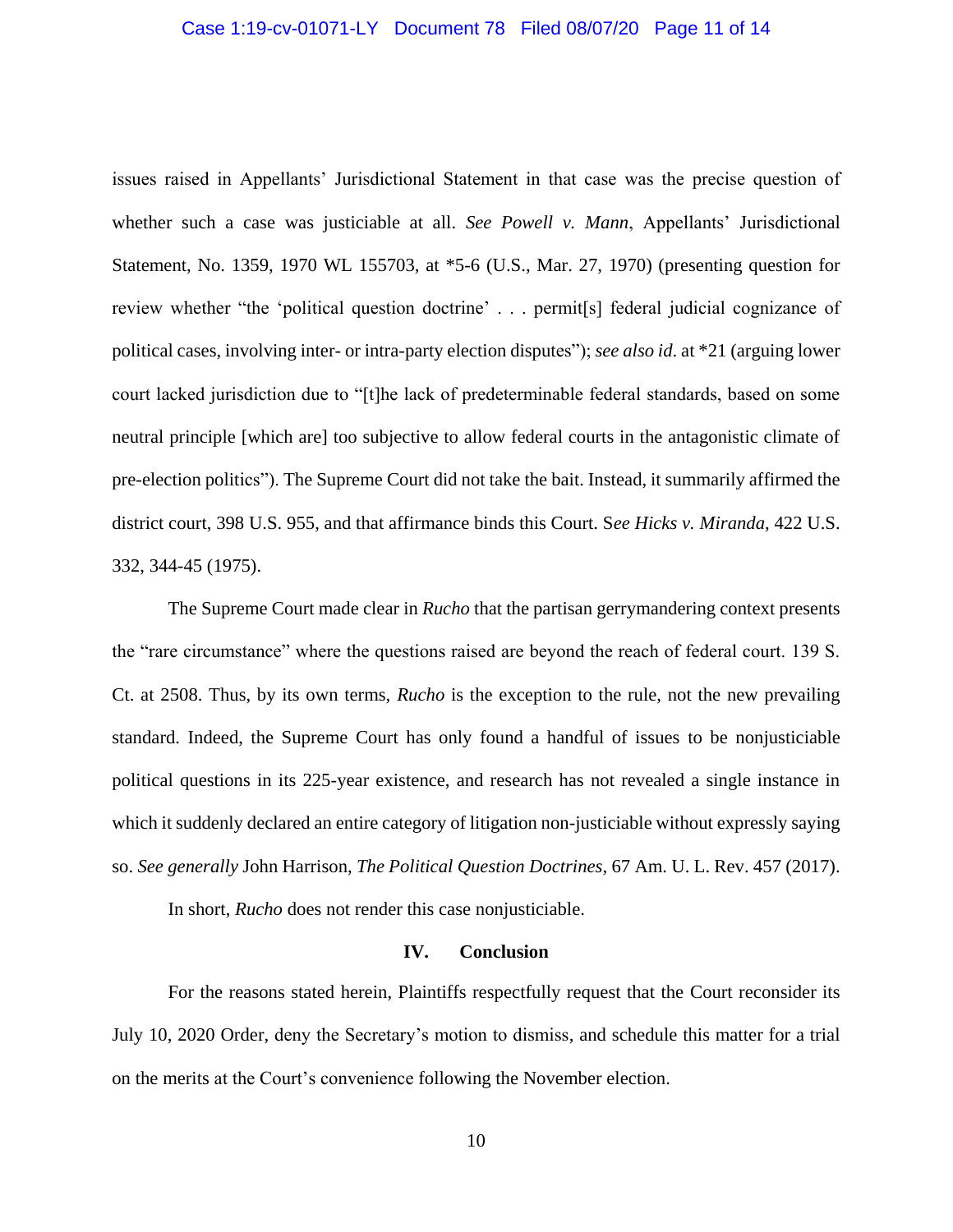Dated this 7th day of August, 2020.

Respectfully submitted,

/s/ *John M. Geise*

Skyler M. Howton PERKINS COIE LLP 500 North Akard St., Suite 3300 Dallas, TX 75201-3347 Telephone: (214) 965-7700 Facsimile: (214) 965-7799 showton@perkinscoie.com

Marc E. Elias\* Elisabeth C. Frost\* John M. Geise\* PERKINS COIE LLP 700 Thirteenth St., N.W., Suite 600 Washington, D.C. 20005-3960 Telephone: (202) 654-6200 Facsimile: (202) 654-9959 melias@perkinscoie.com efrost@perkinscoie.com jackianderson@perkinscoie.com jgeise@perkinscoie.com

Abha Khanna\* PERKINS COIE LLP 1201 Third Avenue, Suite 4900 Seattle, WA 98101-3099 Telephone: (206) 359-8000 Facsimile: (206) 359-9000 akhanna@perkinscoie.com

Gillian Kuhlmann\* PERKINS COIE LLP 1888 Century Park East, Suite 1700 Los Angeles, CA 90067-1721 Telephone: (310) 788-3245 Facsimile: (310) 843-1244 gkuhlmann@perkinscoie.com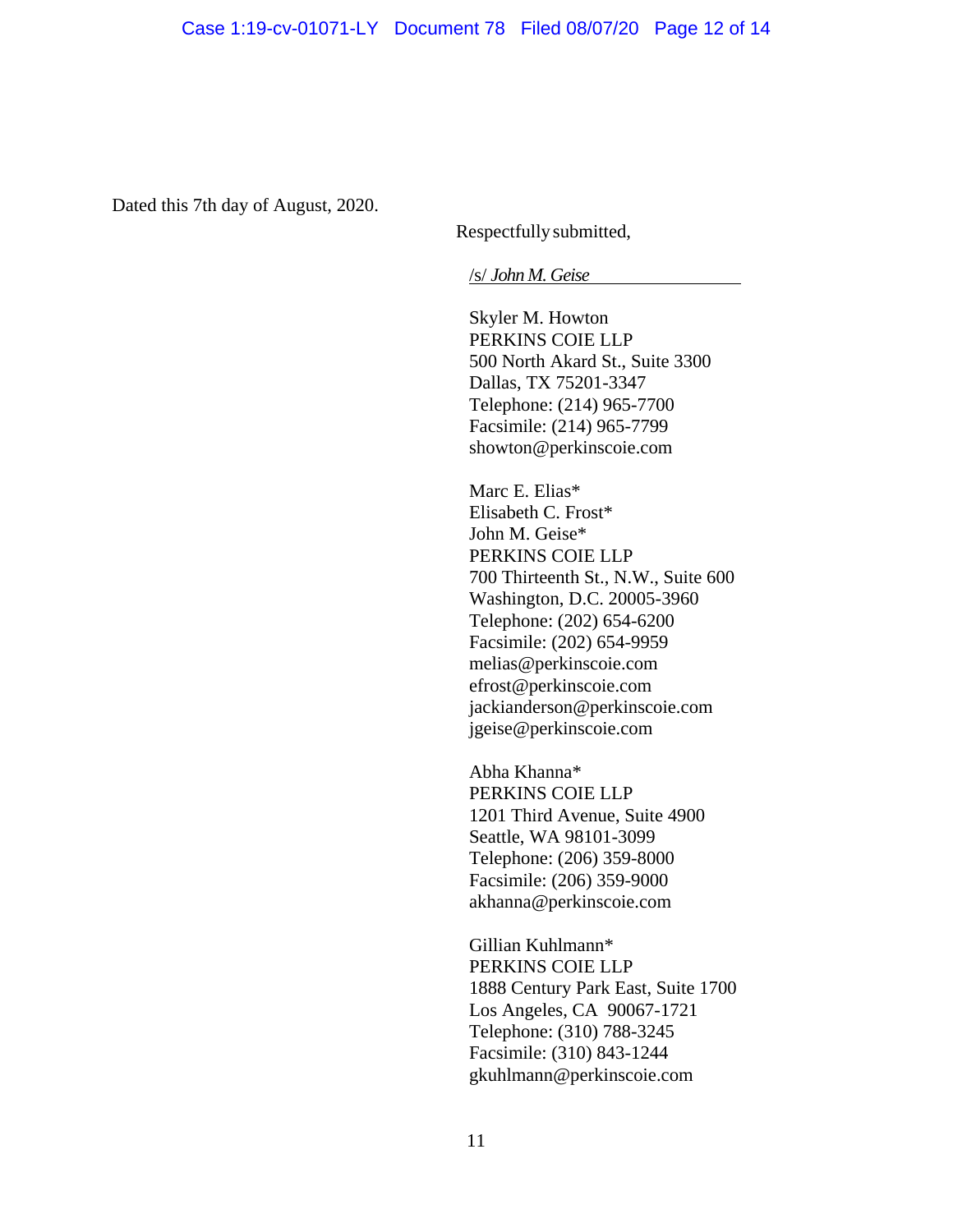*Counsel for the Plaintiffs \*Admitted Pro Hac Vice*

Chad W. Dunn, TX# 24036507 Brazil & Dunn, LLP 4407 Bee Caves Road, Suite 111 Austin, Texas 78746 Telephone: (512) 717-9822 Facsimile: (512) 515-9355 chad@brazilanddunn.com

*Counsel for Plaintiff Texas Democratic Party*